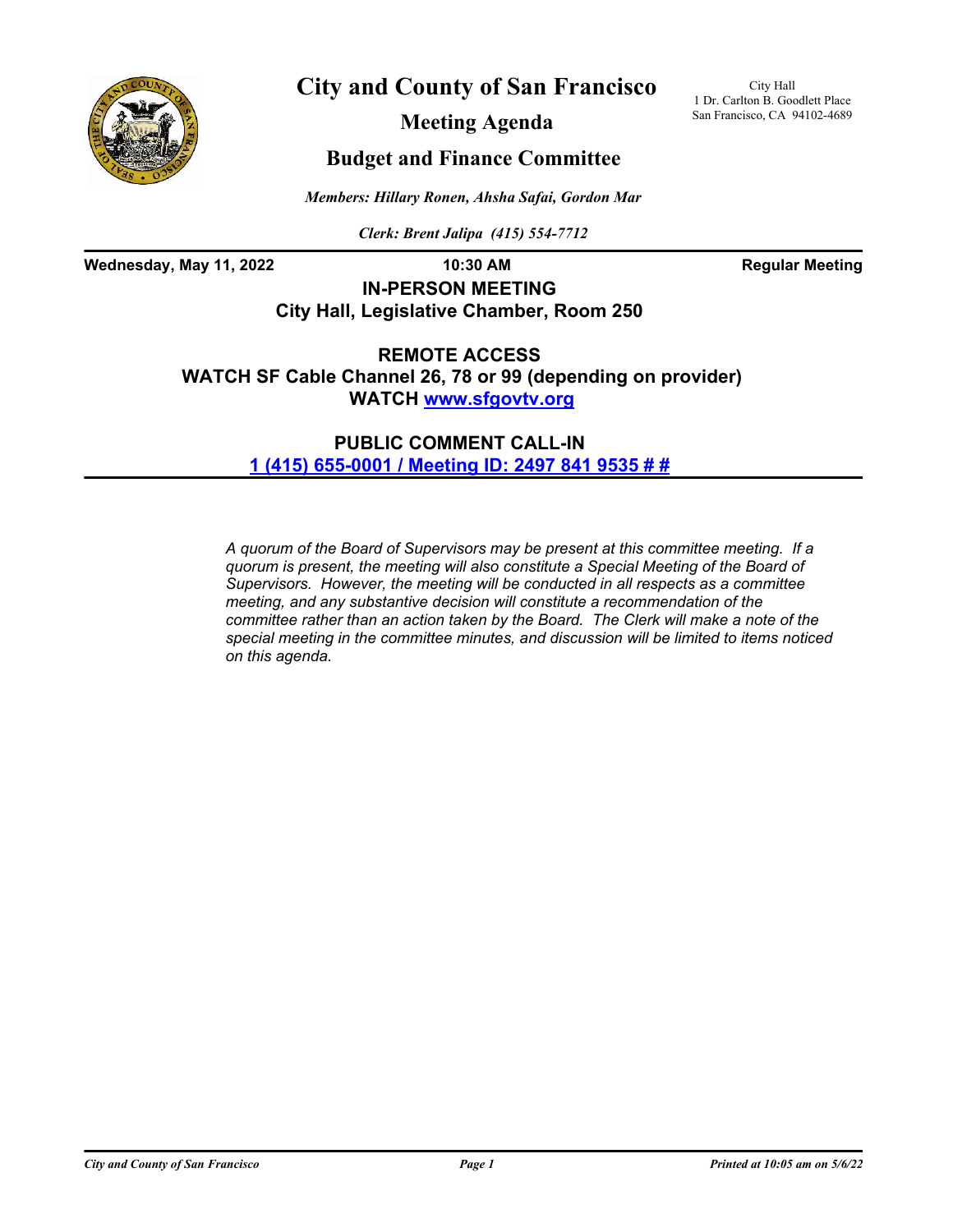## **Remote Access to Information and Participation**

*The Board of Supervisors and its committees will convene hybrid meetings that will allow in-person attendance, remote access, and public comment via teleconference. Visit the SFGovTV website at [\(www.sfgovtv.org\)](www.sfgovtv.org) to stream the live meetings and watch meetings on demand or watch live meetings on San Francisco Cable Channels 26, 78 or 99 (depending on your provider). Members of the public may provide public comment in-person at the above noticed location or remotely via teleconference (detailed instructions available at: [https://sfbos.org/remote-meeting-call\)](https://sfbos.org/remote-meeting-call). Individuals who wish to share documents during a hearing must provide them to the Clerk 48 hours in advance [\(brent.jalipa@sfgov.org\);](mailto:brent.jalipa@sfgov.org) equipment is not available to share hard copy documents received in-person.*

*Members of the public attending in-person may be required to wear masks or adhere to current orders, please visit [https://sfbos.org/in\\_person\\_meeting\\_guidelines](https://sfbos.org/in_person_meeting_guidelines) for the current guidelines.*

*Members of the public may also submit their comments by email to: [brent.jalipa@sfgov.org;](mailto:brent.jalipa@sfgov.org) all comments received will be made a part of the official record. Regularly scheduled Budget and Finance Committee Meetings begin at 10:30 a.m. every Wednesday of each month. Committee agendas and their associated documents are available at [https://sfbos.org/committees.](https://sfbos.org/committees)*

*PUBLIC COMMENT CALL IN [1 \(415\) 655-0001 / Meeting ID: 2497 841 9535 # #](tel:+14156550001,,24978419535#,,#) (Press \*3 to enter the speaker line)*

*Please visit the Board's website [\(www.sfbos.org\)](www.sfbos.org) regularly to be updated on the current situation as it affects the legislative process. For more information contact the Clerk, Brent Jalipa, at (415) 554-7712 or [brent.jalipa@sfgov.org.](mailto:brent.jalipa@sfgov.org)*

# **ROLL CALL AND ANNOUNCEMENTS**

## **AGENDA CHANGES**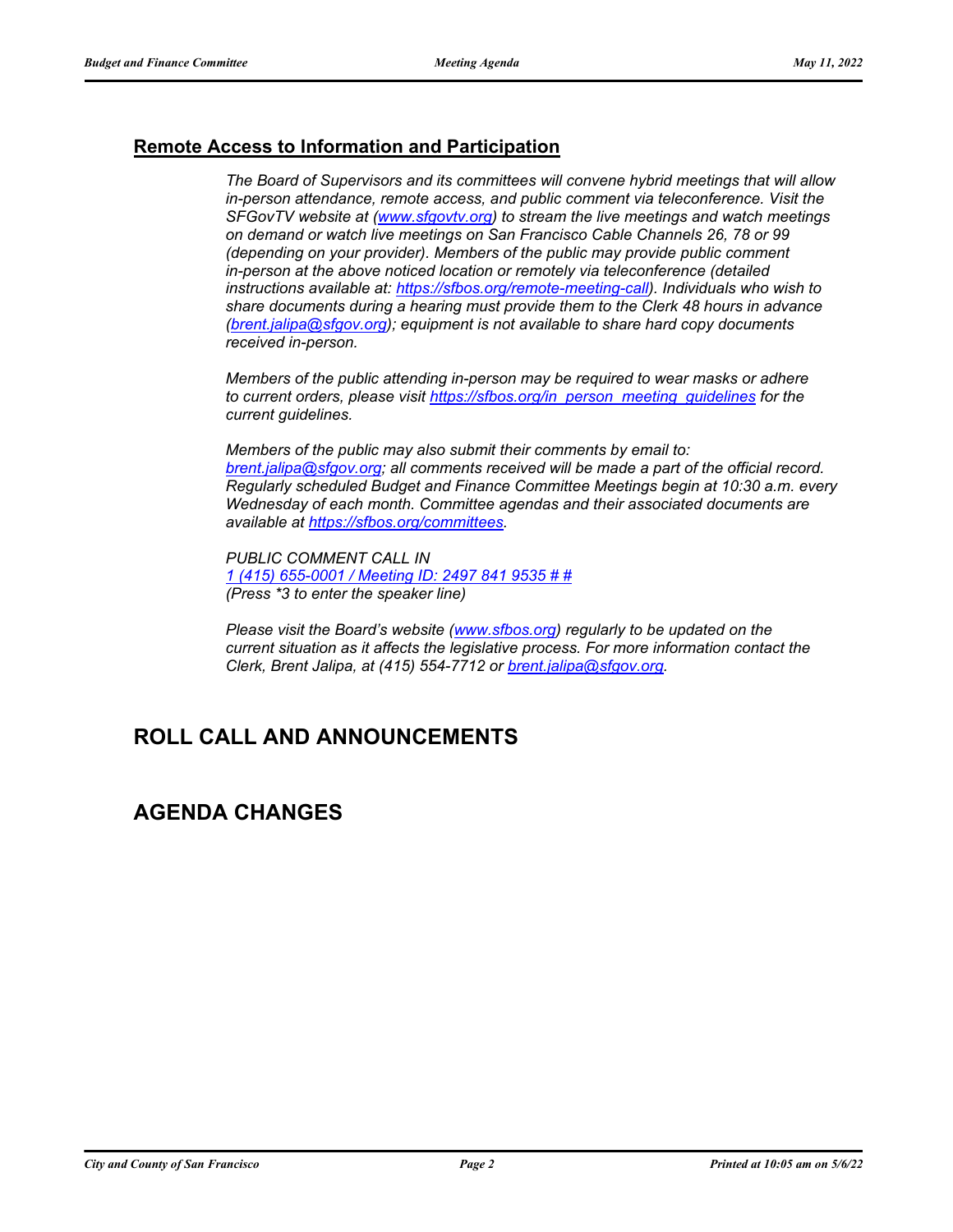# **REGULAR AGENDA**

## **1. [220199](http://sfgov.legistar.com/gateway.aspx?m=l&id=38394) [Administrative, Police Codes - Ban on Gas-Powered Landscaping Equipment]**

### **Sponsors: Melgar; Mar, Stefani, Ronen and Safai**

Ordinance amending the Administrative Code and Police Code to 1) prohibit the City from using gas-powered landscaping equipment to perform a City function starting January 1, 2024, with temporary waivers for City departments that document to the satisfaction of the Director of the Department of the Environment ("Department") the unavailability of needed technology to replace such equipment; 2) prohibit the City from contracting for the use of gas-powered landscaping equipment to perform a City function starting January 1, 2024, with waivers for City departments that document to the satisfaction of the Purchaser the necessity of such waiver; 3) prohibit the use of gas-powered landscaping equipment in the City starting January 1, 2026, except such equipment for which the Department determines replacement technology is unavailable, and penalize property owners and business owners and managers that violate that prohibition; 4) establish a buy-back and/or incentive program ("Buy-Back Program") to assist owners of such equipment in transitioning away from its use; 5) require that the Department conduct a public education campaign regarding the gas-powered landscaping equipment ban and the Buy-Back Program; 6) establish a fund to receive penalties collected for violation of the ban and other monies, to use for purchases of equipment for City departments to replace gas-powered landscaping equipment, for the Buy-Back Program, for safe disposal of gas-powered landscaping equipment, and/or to fund the Department's public education campaign; 7) designate the Department to administer and enforce the ordinance; and 8) require the Department to report to the Board of Supervisors by March 31 of each year on progress over the prior calendar year in enforcing the restrictions on gas-powered landscaping equipment, conducting the public education campaign, administering the Buy-Back Program, and using the monies in the fund.

#### (Fiscal Impact)

3/1/22; ASSIGNED UNDER 30 DAY RULE to the Rules Committee.

3/7/22; REFERRED TO DEPARTMENT.

3/17/22; TRANSFERRED to the Budget and Finance Committee.

4/27/22; AMENDED, AN AMENDMENT OF THE WHOLE BEARING NEW TITLE.

4/27/22; CONTINUED AS AMENDED.

5/4/22; CONTINUED.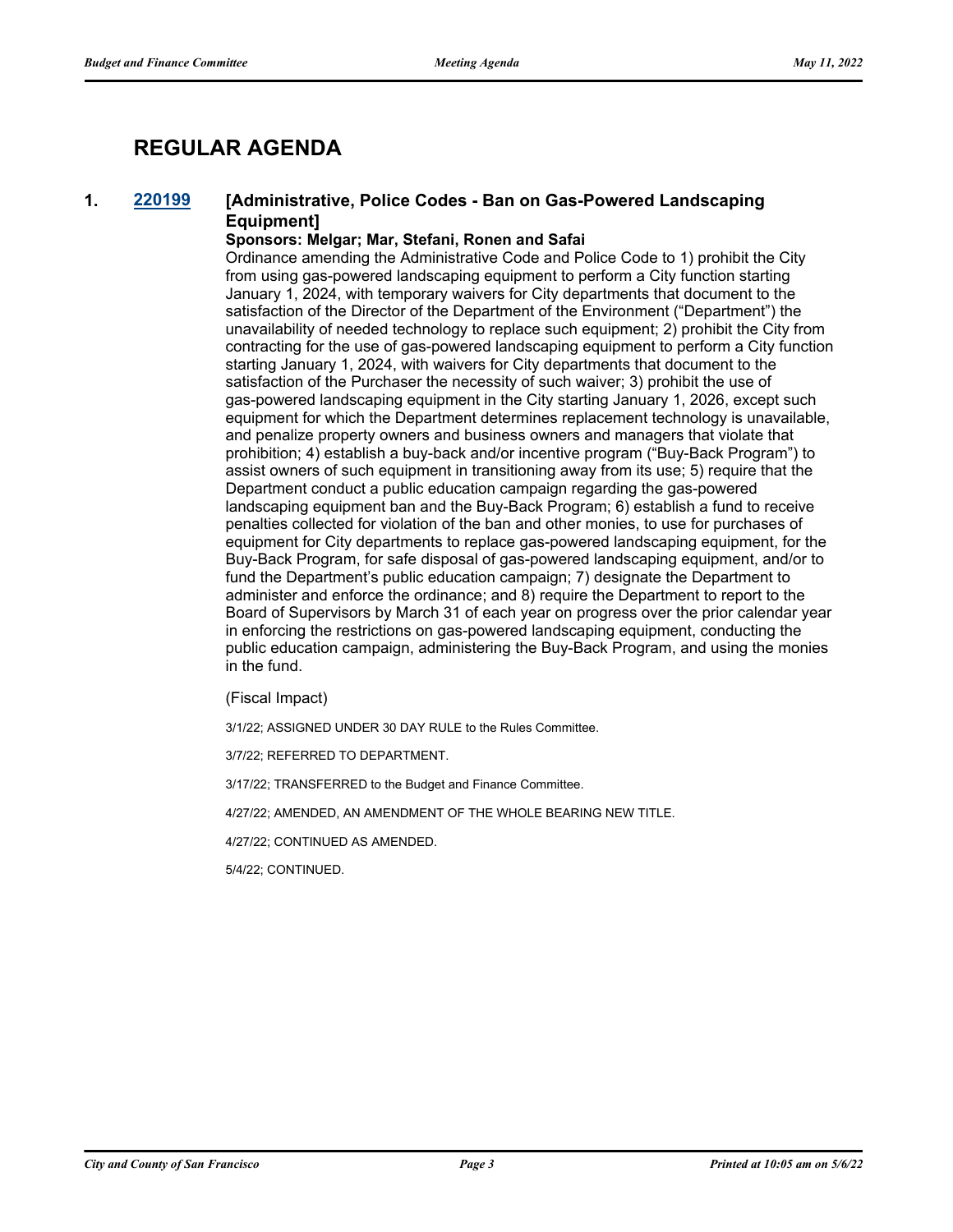### **2. [220059](http://sfgov.legistar.com/gateway.aspx?m=l&id=38254) [Grant Amendments - Retroactive - Young Community Developers - Black to the Future - Not to Exceed \$14,609,193]**

Resolution retroactively approving the first amendment and approving a second amendment for Contract No. 1000014465 for the Young Community Developers - Black to the Future Program between the Young Community Developers and the City and County of San Francisco, acting by and through its Department of Children, Youth and Their Families; retroactively approving Amendment No. 1 to increase the grant agreement amount by \$9,349,100 for a total not to exceed amount of \$11,491,745 and extending the term agreement to June 30, 2023; and approving Amendment No. 2 to increase the grant agreement amount by \$3,117,448 for a total not to exceed amount of \$14,609,193 and extending the term agreement to June 30, 2024, for a total term of July 1, 2019, through June 30, 2024. (Department of Children, Youth & Their Families)

(Fiscal Impact)

1/14/22; RECEIVED FROM DEPARTMENT.

1/25/22; RECEIVED AND ASSIGNED to the Budget and Finance Committee.

4/27/22; CONTINUED.

### **3. [220060](http://sfgov.legistar.com/gateway.aspx?m=l&id=38255) [Grant Amendment - Japanese Community Youth Council - San Francisco YouthWorks - Not to Exceed \$12,886,719]**

Resolution approving the first amendment for Contract No. 1000009983 for the Japanese Community Youth Council - San Francisco YouthWorks Program, between the Japanese Community Youth Council and the City and County of San Francisco, acting by and through its Department of Children, Youth and Their Families, extending the term by one year from June 30, 2023, for a total term of July 1, 2018, through June 30, 2024, and increasing the grant amount by \$3,536,719 for a total not to exceed amount of \$12,886,719. (Department of Children, Youth & Their Families)

(Fiscal Impact)

1/14/22; RECEIVED FROM DEPARTMENT.

1/25/22; RECEIVED AND ASSIGNED to the Budget and Finance Committee.

4/27/22; CONTINUED.

### **4. [220061](http://sfgov.legistar.com/gateway.aspx?m=l&id=38256) [Grant Amendment - Japanese Community Youth Council - Opportunities for All Intermediary - Not to Exceed \$10,326,458]**

Resolution approving the third amendment for Contract No. 1000014147 for the Japanese Community Youth Council - Opportunities for All Intermediary Program between the Japanese Community Youth Council and the City and County of San Francisco, acting by and through its Department of Children, Youth and Their Families, to increase the grant agreement amount by \$2,208,458 for a total not to exceed amount of \$10,326,458 with no change to the length of term from July 1, 2019, through June 30, 2024. (Department of Children, Youth & Their Families)

(Fiscal Impact)

1/14/22; RECEIVED FROM DEPARTMENT.

1/25/22; RECEIVED AND ASSIGNED to the Budget and Finance Committee.

4/27/22; CONTINUED.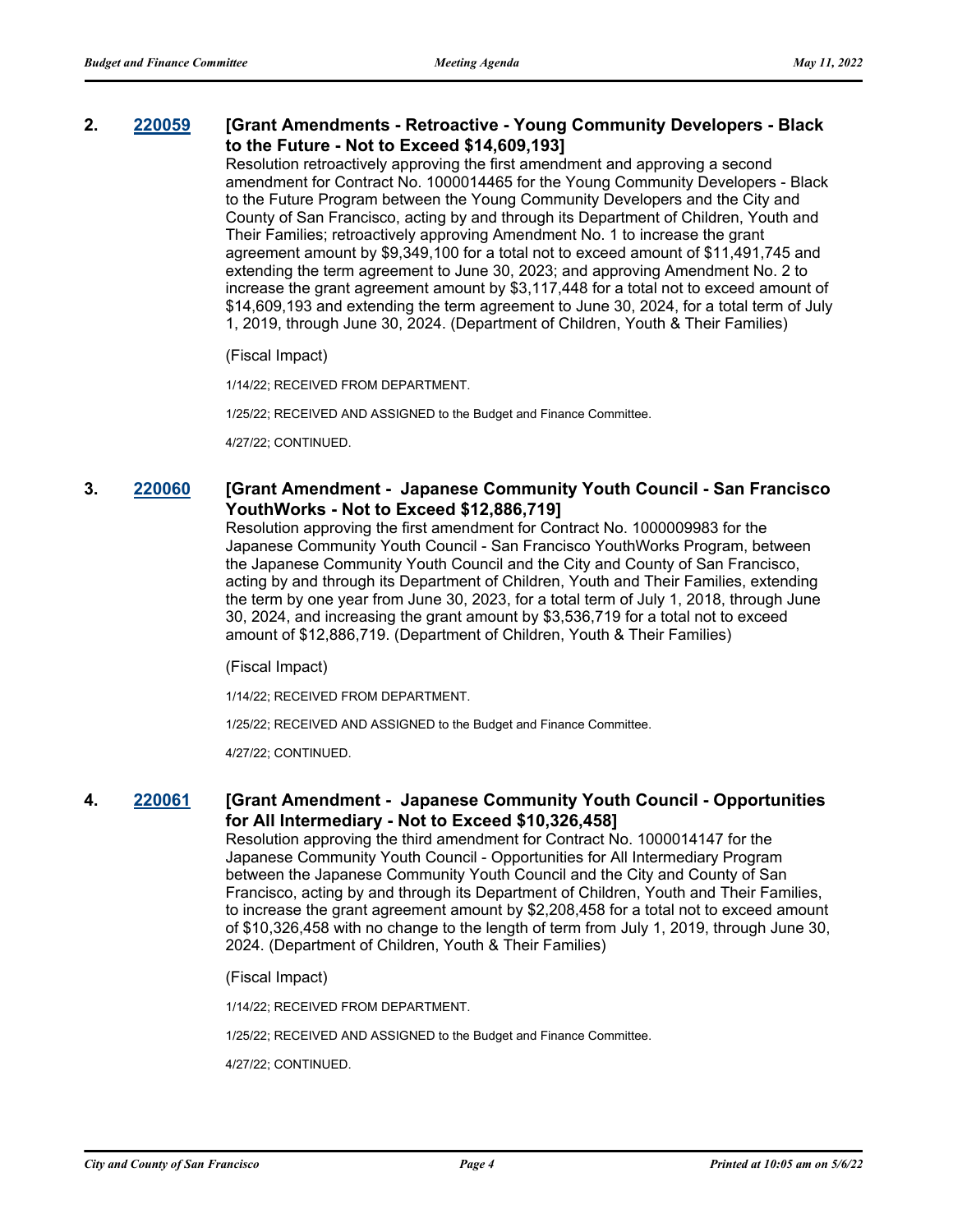## **5. [220290](http://sfgov.legistar.com/gateway.aspx?m=l&id=38482) [Accept and Expend Grant - Retroactive - United States Department of Justice, Bureau of Justice Assistance - California Board of State and Community Corrections - Coronavirus Emergency Supplemental Funding Program - \$286,020.73]**

### **Sponsor: Mayor**

Resolution retroactively authorizing the Department of Children Youth and Their Families to accept and expend a grant in the amount of \$286,020.73 from the United States Department of Justice, Bureau of Justice Assistance and administered by the California Board of State and Community Corrections, for the Coronavirus Emergency Supplemental Funding program to support the Adult Probation Department, Juvenile Probation Department, Public Defender's Office, Police Department, District Attorney's Office, and Sheriff's Office to meet coronavirus re-entry related equipment, services, supplies and overtime needs for the project period of March 31, 2021, through January 31, 2023. (Department of Children, Youth & Their Families)

3/22/22; RECEIVED AND ASSIGNED to the Budget and Finance Committee.

## **6. [220186](http://sfgov.legistar.com/gateway.aspx?m=l&id=38381) [Accept and Expend Grant - Retroactive - State of California - Board of State and Community Corrections - County Resentencing Pilot Program - Amendment to the Annual Salary Ordinance - FYs 2021-2022 and 2022-2023 - \$1,350,000]**

Ordinance retroactively authorizing the Office of the District Attorney to accept and expend a grant in the amount of \$1,350,000 from the State of California Board of State and Community Corrections to fund the County Resentencing Pilot Program; and amending Ordinance No. 109-21 (Annual Salary Ordinance File No. 210644 for Fiscal Years (FYs) 2021-2022 and 2022-2023) to provide for the addition of one grant-funded position in Class 8177 Attorney-Civil/Criminal (FTE 1.0) and one grant-funded position in Class 8173 Legal Assistant (FTE 1.0) in the Office of the District Attorney for the period of September 1, 2021, through September 1, 2024. (District Attorney)

2/18/22; RECEIVED FROM DEPARTMENT.

3/8/22; ASSIGNED UNDER 30 DAY RULE to the Budget and Finance Committee.

### **7. [220394](http://sfgov.legistar.com/gateway.aspx?m=l&id=38586) [Accept and Expend Grant - Retroactive - California Governor's Office of Business and Economic Development - SF Live Campaign and API Neighborhood Commercial Recovery Strategy - \$3,500,000] Sponsors: Mayor; Ronen**

Resolution retroactively authorizing the Office of Economic and Workforce Development to accept and expend a grant in the amount of \$3,500,000 from the California Governor's Office of Business and Economic Development for the SF Live music and entertainment sector campaign and the Asian and Pacific Islander (API) Neighborhood Commercial Recovery Strategy for a three-year grant period of April 1, 2022, through April 1, 2025.

4/12/22; RECEIVED AND ASSIGNED to the Budget and Finance Committee.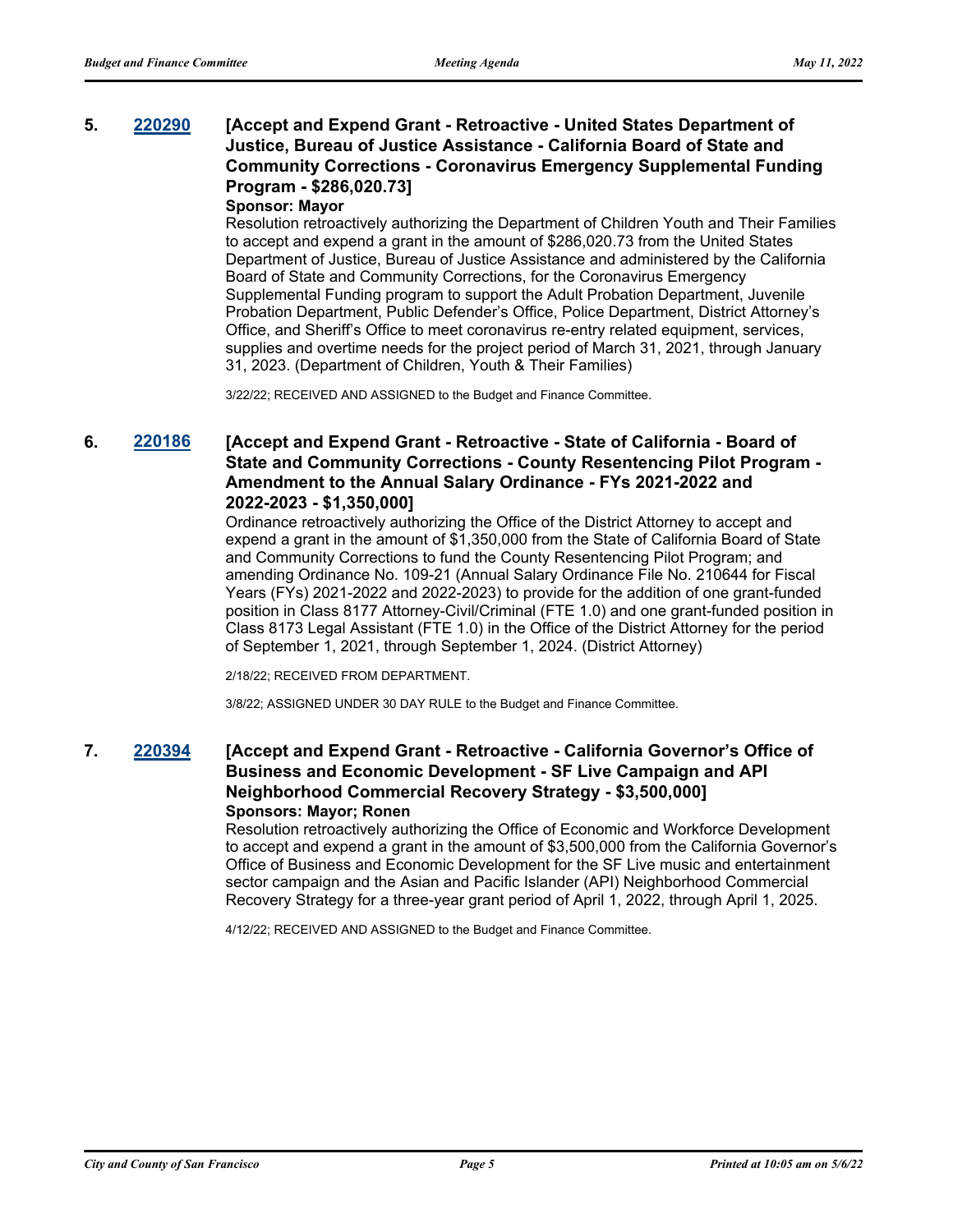### **8. [220390](http://sfgov.legistar.com/gateway.aspx?m=l&id=38582) [Lease Extension Option Exercise - Michael C. Mitchell - 837 Malcolm Road, Burlingame - Annual Base Rent \$146,069]**

Resolution approving the exercise of the first of two one-year extension options under Lease No. 09-0023, between Michael C. Mitchell and the City and County of San Francisco, acting by and through its Airport Commission, to extend the Lease for one year, for a period of May 1, 2023, through April 30, 2024, for a total term of April 21, 2009, through April 30, 2024, and increasing the annual rent to \$146,069 for office and industrial space occupied by the San Francisco International Airport Reprographics Department at 837 Malcolm Road, Burlingame. (Airport Commission)

4/8/22; RECEIVED FROM DEPARTMENT.

4/19/22; RECEIVED AND ASSIGNED to the Budget and Finance Committee.

### **9. [220198](http://sfgov.legistar.com/gateway.aspx?m=l&id=38393) [Accept and Expend Grant - Retroactive - Amend the Annual Salary Ordinance - United States Homeland Security - Targeted Violence and Terrorism Prevention Grant - \$1,060,924] Sponsor: Mayor**

Ordinance retroactively authorizing the Department of Emergency Management, as fiscal agent for the Bay Area Urban Areas Security Initiative, to accept and expend an increase in Fiscal Year 2021 Targeted Violence and Terrorism Prevention grant funds in the amount of \$60,924 for a total amount of \$1,060,924 from the United States Department of Homeland Security for the period of October 1, 2021, through September 30, 2023; and amending Ordinance No. 096-21 (Annual Salary Ordinance, File No. 210642 for Fiscal Years 2021-2022 and 2022-2023) to provide for the addition of one (1) grant-funded position, in Class 0932 Manager IV. (Department of Emergency Management)

3/1/22; ASSIGNED UNDER 30 DAY RULE to the Budget and Finance Committee.

## **10. [220349](http://sfgov.legistar.com/gateway.aspx?m=l&id=38541) [Apply for Grant - United States Department of Homeland Security - California State Office of Emergency Services - FY2021 Emergency Management Performance Grant - American Rescue Plan Act (FY2021 EMPG-ARPA) - \$66,761]**

#### **Sponsor: Mayor**

Resolution authorizing designated City and County San Francisco officials to execute and file on behalf of the City and County of San Francisco any actions necessary for the purpose of obtaining State and Federal financial assistance provided by the United States Department of Homeland Security and sub-granted through California State Office of Emergency Services under the grant program, Fiscal Year (FY) 2021 Emergency Management Performance Grant - American Rescue Plan Act (FY2021 EMPG-ARPA) for the funding amount of \$66,761. (Department of Emergency Management)

4/5/22; RECEIVED AND ASSIGNED to the Budget and Finance Committee.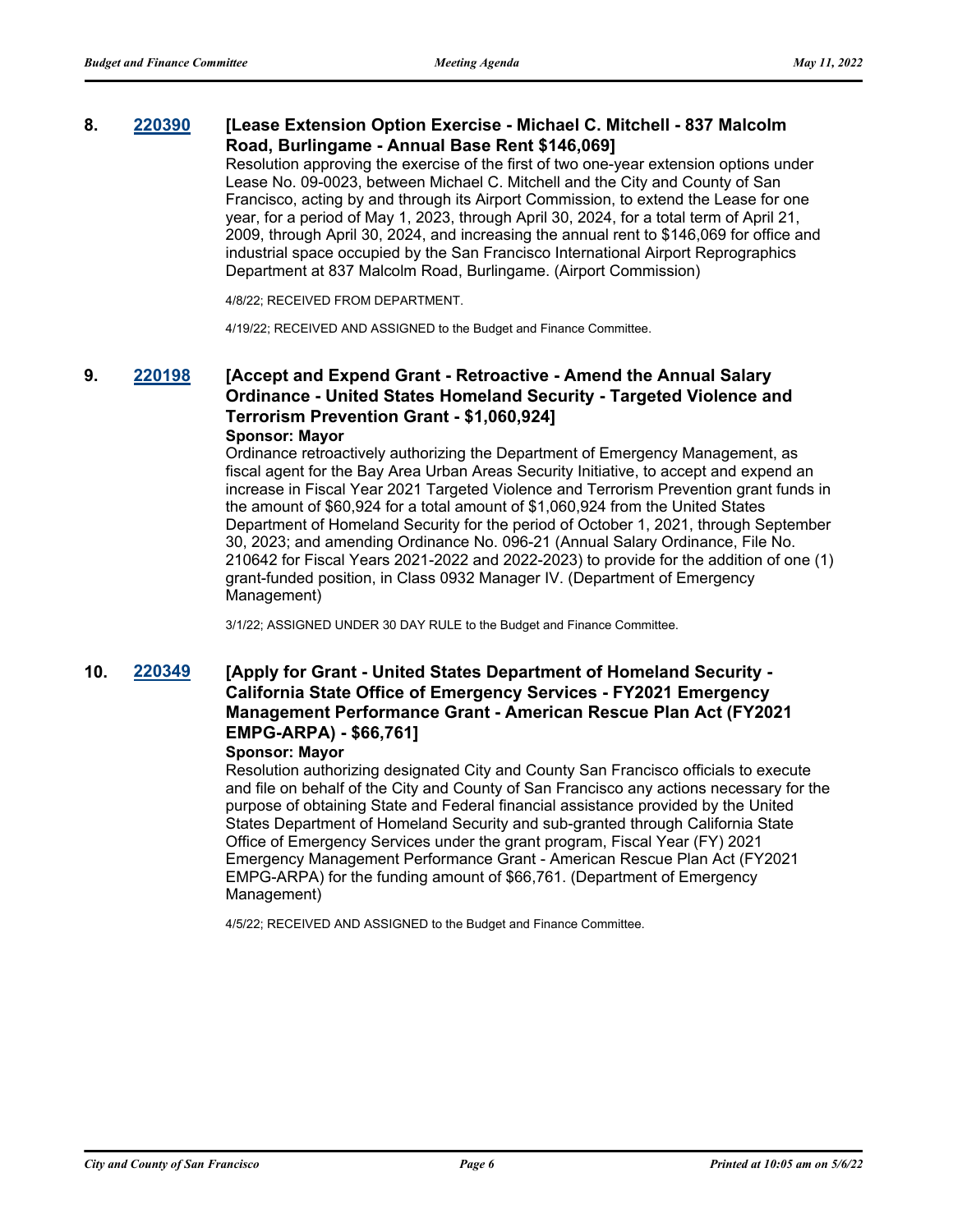## **11. [220348](http://sfgov.legistar.com/gateway.aspx?m=l&id=38540) [Apply for Grant - California State Office of Emergency Services - High Frequency Communications Equipment Program - \$59,917] Sponsor: Mayor**

Resolution authorizing designated City and County of San Francisco officials to execute and file on behalf of the City and County of San Francisco any actions necessary for the purpose of obtaining financial assistance provided by the California Governor's Office of Emergency Services under the grant program, High Frequency Communications Equipment Program, for the funding amount of \$59,917. (Department of Emergency Management)

4/5/22; RECEIVED AND ASSIGNED to the Budget and Finance Committee.

## **12. [220286](http://sfgov.legistar.com/gateway.aspx?m=l&id=38478) [Administrative Code - Transitional Housing for Homeless Transitional Age Youth in Haight- Ashbury]**

#### **Sponsor: Preston**

Ordinance amending the Administrative Code to require the City to acquire at least 20 additional dwelling units for use as transitional housing for homeless transitional age youth in the Haight-Ashbury neighborhood no later than March 31, 2023; and to require the Department of Homelessness and Supportive Housing to report to the Board of Supervisors on its progress for such acquisition no later than 120 days after the effective date of this ordinance; affirming the Planning Department's determination under the California Environmental Quality Act ("CEQA"); and making findings of consistency with the General Plan, and the eight priority policies of Planning Code, Section 101.1.

(Fiscal Impact)

3/22/22; ASSIGNED UNDER 30 DAY RULE to the Land Use and Transportation Committee.

3/25/22; REFERRED TO DEPARTMENT.

4/4/22; RESPONSE RECEIVED.

4/4/22; TRANSFERRED to the Budget and Finance Committee.

### **13. [220317](http://sfgov.legistar.com/gateway.aspx?m=l&id=38509) [Contract Amendment - Alternative Family Services, Inc. - Supporting Permanency and Stability for Children and Youth Involved with the Foster Care System - Not to Exceed \$24,959,253]**

Resolution approving Amendment No. 2 to the agreement between Alternative Family Services, Inc. and the Department of Public Health (DPH), for services to support permanency and stability for children and youth involved with the foster care system and their families; to increase the agreement by \$14,960,347 for an amount not to exceed \$24,959,253; to extend the term by five and one half years, from June 30, 2022, for a total agreement term of July 1, 2018, through December 31, 2027; and to authorize DPH to enter into amendments or modifications to the contract prior to its final execution by all parties that do not materially increase the obligations or liabilities to the City and are necessary to effectuate the purposes of the contract. (Public Health Department)

(Fiscal Impact)

3/28/22; RECEIVED FROM DEPARTMENT.

4/5/22; RECEIVED AND ASSIGNED to the Budget and Finance Committee.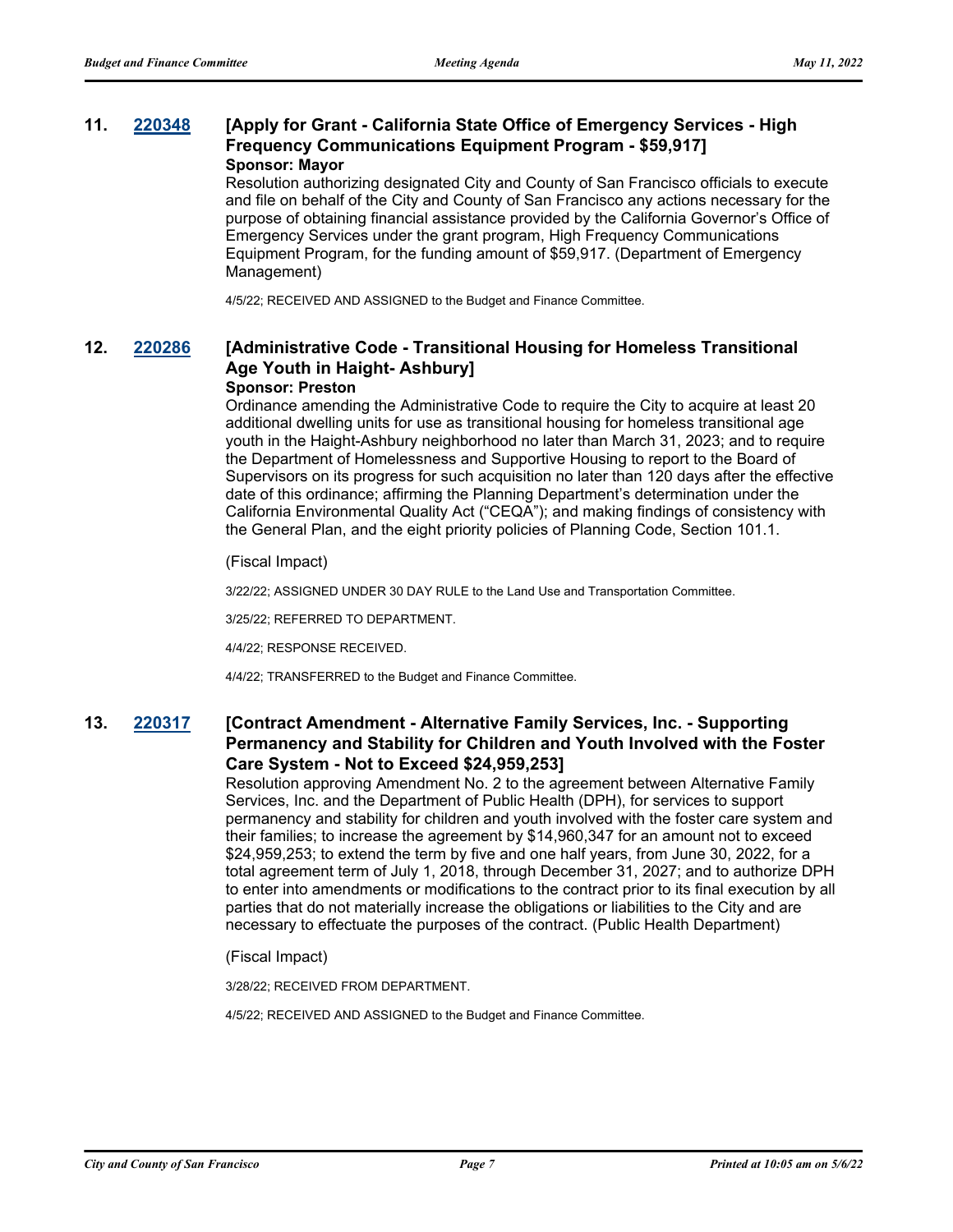### **14. [220259](http://sfgov.legistar.com/gateway.aspx?m=l&id=38451) [Contract Amendment - Project Open Hand - Food and Nutrition Services Low-Income People Living with HIV/AIDS - Not to Exceed \$18,800,344]**

Resolution approving Amendment No. 3 to the agreement between Project Open Hand and the Department of Public Health (DPH), to secure food and nutrition services for low-income people living with HIV/AIDS who reside in San Francisco, to increase the agreement by \$9,442,639 for an amount not to exceed \$18,800,344; to extend the term by four years and nine months, from June 30, 2022, for a total agreement term of April 1, 2017, through March 31, 2027; and to authorize DPH to enter into amendments or modifications to the contract prior to its final execution by all parties that do not materially increase the obligations or liabilities to the City and are necessary to effectuate the purposes of the contract. (Public Health Department)

#### (Fiscal Impact)

3/9/22; RECEIVED FROM DEPARTMENT.

3/22/22; RECEIVED AND ASSIGNED to the Budget and Finance Committee.

## **15. [220332](http://sfgov.legistar.com/gateway.aspx?m=l&id=38524) [Contract Amendment - Homeless Children's Network - Behavioral Health Services for Black/African American Individuals, Children and Families - Not to Exceed \$19,976,478]**

Resolution approving Amendment No. 3 to the agreement between the Homeless Children's Network and the Department of Public Health, to provide behavioral health services for Black/African American individuals, children and families, to increase the agreement by \$10,340,308 for an amount not to exceed \$19,976,478; to extend the term by two years and six months from June 30, 2022, for a total agreement term of January 1, 2019, through December 31, 2024; and to authorize the Department of Public Health to enter into amendments or modifications to the contract prior to its final execution by all parties that do not materially increase the obligations or liabilities to the City and are necessary to effectuate the purposes of the contract. (Public Health Department)

(Fiscal Impact)

4/1/22; RECEIVED FROM DEPARTMENT.

4/12/22; RECEIVED AND ASSIGNED to the Budget and Finance Committee.

## **16. [220333](http://sfgov.legistar.com/gateway.aspx?m=l&id=38525) [Contract Amendment - Seneca Family of Agencies dba Seneca Center - Mental Health Outpatient and Specialized Mental Health Treatment Services - Not to Exceed \$57,114,486]**

Resolution approving Amendment No. 1 to the agreement between Seneca Family of Agencies dba Seneca Center and the Department of Public Health (DPH), to provide mental health outpatient and specialized mental health treatment services, to increase the agreement by \$16,585,042 for an amount not to exceed \$57,114,486; to extend the term by five and one half years, from June 30, 2022, for a total agreement term of July 1, 2018, through December 31, 2027; and to authorize DPH to enter into amendments or modifications to the contract prior to its final execution by all parties that do not materially increase the obligations or liabilities to the City and are necessary to effectuate the purposes of the contract or this Resolution. (Public Health Department)

(Fiscal Impact)

4/1/22; RECEIVED FROM DEPARTMENT.

4/12/22; RECEIVED AND ASSIGNED to the Budget and Finance Committee.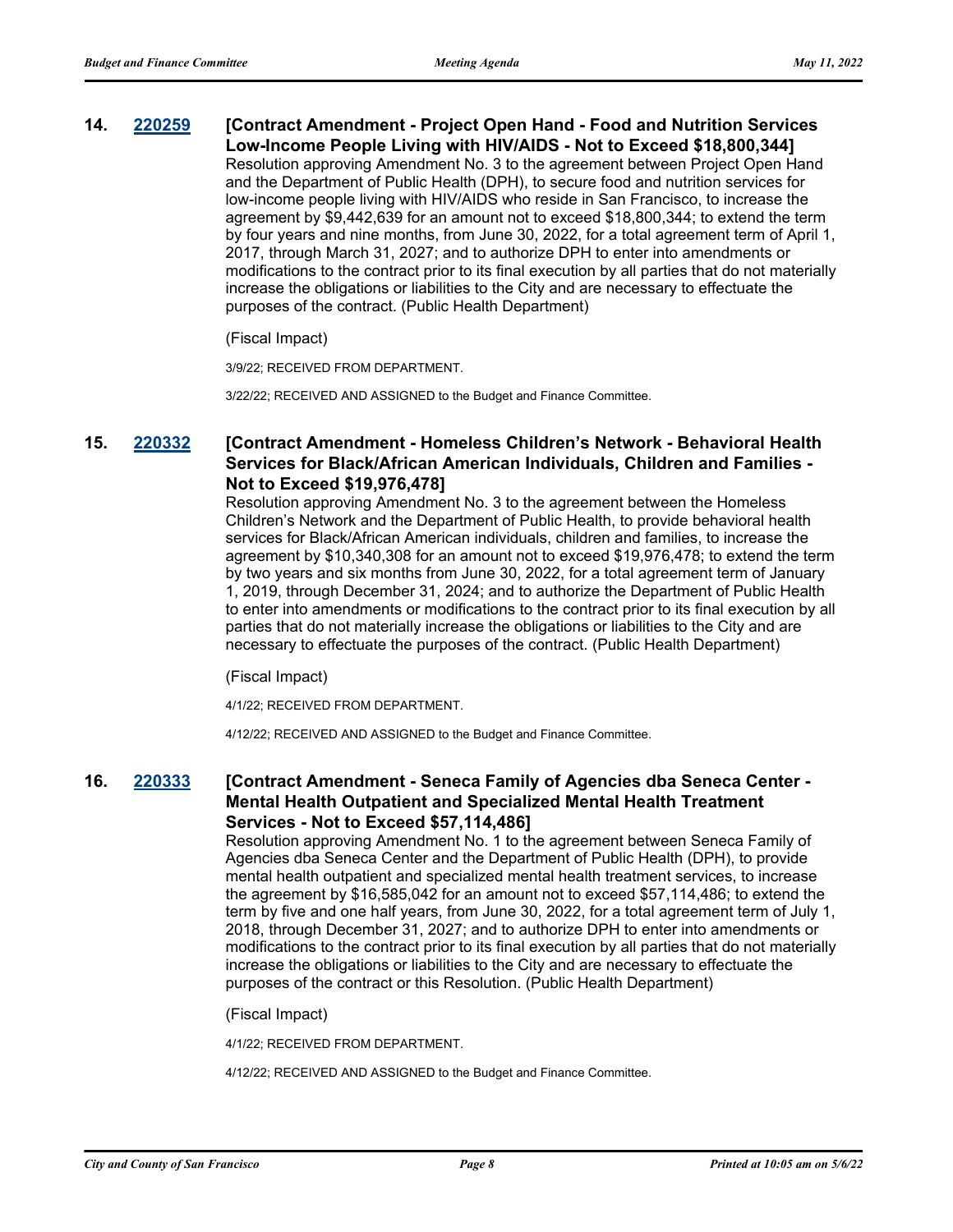### **17. [220382](http://sfgov.legistar.com/gateway.aspx?m=l&id=38574) [Contract Amendment - Community Forward SF Inc. - Fiscal Intermediary and Support Services for Medical Respite and Sobering Center Program - Not to Exceed \$40,218,177]**

Resolution approving Amendment No. 2 to the agreement between Community Forward SF Inc. and the Department of Public Health, for fiscal intermediary and support services for the Medical Respite and Sobering Center Programs, to increase the agreement by \$17,031,257 for an amount not to exceed \$40,218,177; to extend the term by two years, from June 30, 2022, for a total agreement term of July 1, 2017, through June 30, 2024; and to authorize the Department of Public Health to enter into amendments or modifications to the contract prior to its final execution by all parties that do not materially increase the obligations or liabilities to the City and are necessary to effectuate the purposes of the contract. (Public Health Department)

(Fiscal Impact)

4/4/22; RECEIVED FROM DEPARTMENT.

4/19/22; RECEIVED AND ASSIGNED to the Budget and Finance Committee.

### **18. [220383](http://sfgov.legistar.com/gateway.aspx?m=l&id=38575) [Contract Amendment - Regents of the University of California - Behavioral Health Services for Adults and Older Adults - Not to Exceed \$86,533,675]**

Resolution approving Amendment No. 2 to the agreement between The Regents of the University of California and the Department of Public Health, for behavioral health services for adults and older adults, to increase the agreement by \$63,722,165 for an amount not to exceed \$86,533,675; to extend the term by five years, from June 30, 2022, for a total agreement term of July 1, 2018, through June 30, 2027; and to authorize the Department of Public Health to enter into amendments or modifications to the contract prior to its final execution by all parties that do not materially increase the obligations or liabilities to the City and are necessary to effectuate the purposes of the contract or this Resolution. (Public Health Department)

#### (Fiscal Impact)

4/7/22; RECEIVED FROM DEPARTMENT.

4/19/22; RECEIVED AND ASSIGNED to the Budget and Finance Committee.

## **19. [220426](http://sfgov.legistar.com/gateway.aspx?m=l&id=38618) [Appropriation and De-Appropriation - Public Health - Wellness Checks, Behavioral Health Outreach, and Case Management Services for People Experiencing Homelessness in District 5 - \$90,000 - FY2021-2022] Sponsor: Preston**

Ordinance de-appropriating \$90,000 previously appropriated to the Department of Public Health (DPH) for a drop-in center for people experiencing homelessness in the Haight and re-appropriating \$90,000 to DPH for wellness checks, behavioral health outreach, and case management services for people experiencing homelessness in District 5 in Fiscal Year (FY) 2021-2022.

4/19/22; ASSIGNED to the Budget and Finance Committee.

# **ADJOURNMENT**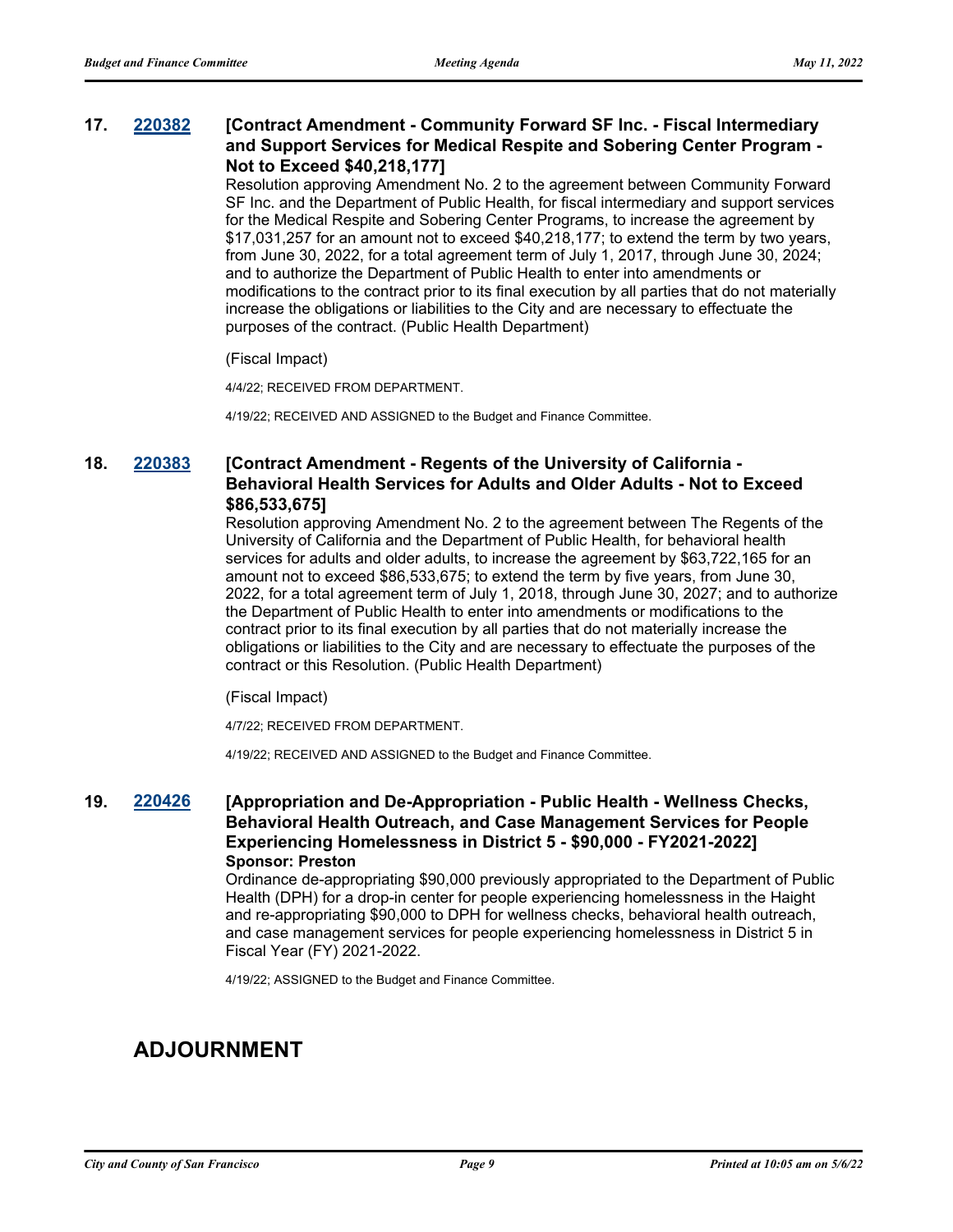# **LEGISLATION UNDER THE 30-DAY RULE**

*NOTE: The following legislation will not be considered at this meeting. Board Rule 3.22 provides that when an Ordinance or Resolution is introduced which would CREATE OR REVISE MAJOR CITY POLICY, the Committee to which the legislation is assigned shall not consider the legislation until at least thirty days after the date of introduction. The provisions of this rule shall not apply to the routine operations of the departments of the City or when a legal time limit controls the hearing timing. In general, the rule shall not apply to hearings to consider subject matter when no legislation has been presented, nor shall the rule apply to resolutions which simply URGE action to be taken.*

*(There is no legislation pending under the 30-Day Rule.)*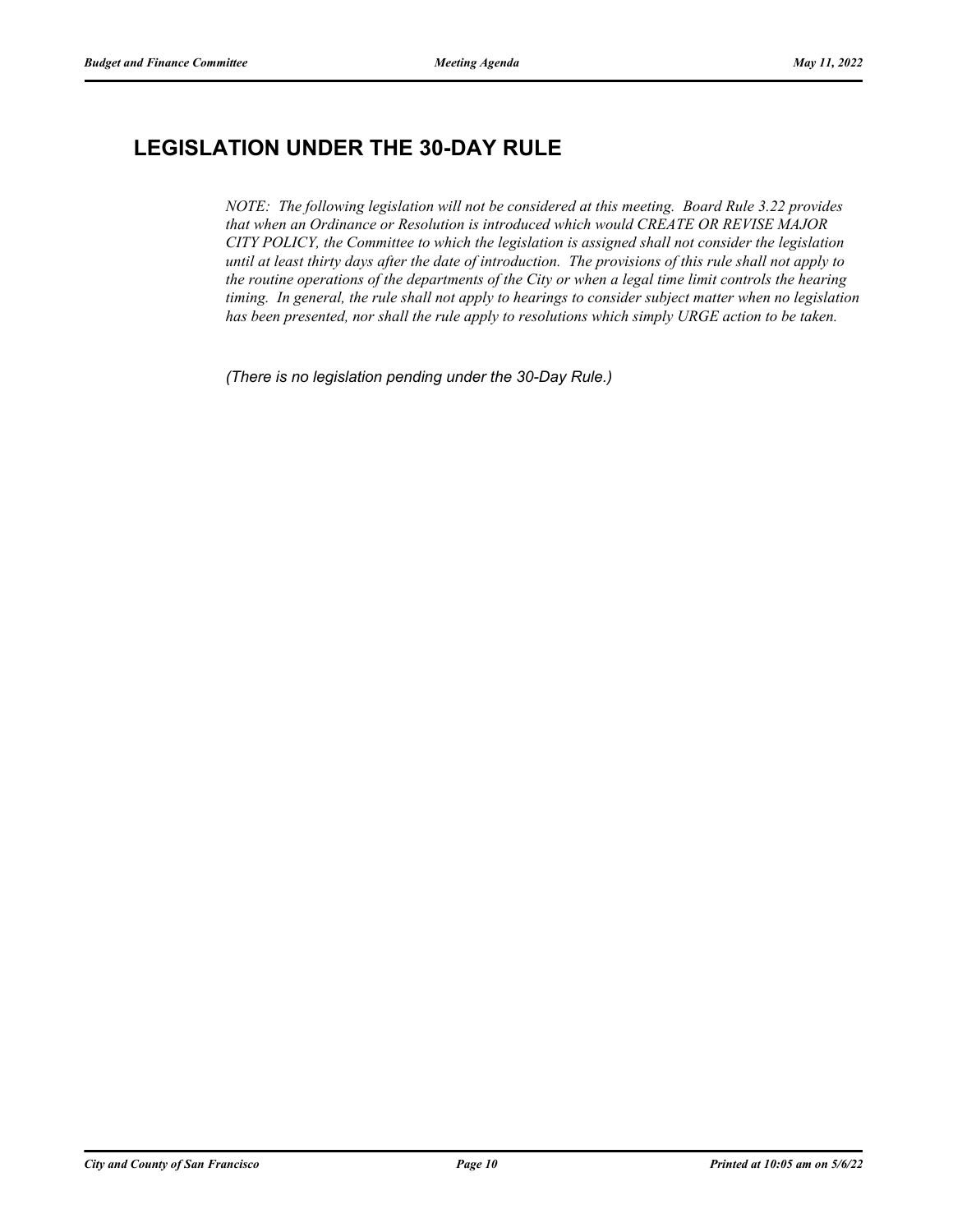### **Agenda Item Information**

Each item on the Consent or Regular agenda may include the following documents:

1) Legislation

2) Budget and Legislative Analyst report

3) Department or Agency cover letter and/or report

4) Public correspondence

These items are available for review at City Hall, 1 Dr. Carlton B. Goodlett Place, Room 244, Reception Desk or at https://sfbos.org/legislative-research-center-lrc.

### **Meeting Procedures**

The Board of Supervisors is the legislative body of the City and County of San Francisco. The Board has several standing committees where legislation is the subject of hearings at which members of the public are urged to testify. The full Board does not hold a second public hearing on measures which have been heard in committee.

Board procedures do not permit: 1) persons in the audience to vocally express support or opposition to statements by Supervisors or by other persons testifying; 2) ringing and use of cell phones, pagers, and similar sound-producing electronic devices; 3) bringing in or displaying signs in the meeting room; and 4) standing in the meeting room. Each member of the public will be allotted the same maximum number of minutes to speak as set by the President or Chair at the beginning of each item or public comment, excluding City representatives; except that public speakers using interpretation assistance will be allowed to testify for twice the amount of the public testimony time limit. If simultaneous interpretation services are used, speakers will be governed by the public testimony time limit applied to speakers not requesting interpretation assistance. Members of the public who want a document displayed should provide in advance of the meeting to the Clerk of the Board (bos.legislation@sfgov.org), clearly state such during testimony, and subsequently request the document be removed when they want the screen to return to live coverage of the meeting. Hard copy documents may no be shared during in-person meetings.

IMPORTANT INFORMATION: The public is encouraged to testify at Committee meetings. Persons unable to attend the meeting may submit to the City, by the time the proceedings begin, written comments regarding the agenda items. These comments will be made a part of the official public record and shall be brought to the attention of the Board of Supervisors. Written communications expected to be made a part of the official file should be submitted to the Clerk of the Board or Clerk of a Committee: 1 Dr. Carlton B. Goodlett Place, Room 244, San Francisco, CA 94102. Communications which are not received prior to the hearing may be delivered to the Clerk of the Board or Clerk of the Committee and will be shared with the Members.

COPYRIGHT: All system content that is broadcasted live during public proceedings is secured by High-bandwidth Digital Content Protection (HDCP), which prevents copyrighted or encrypted content from being displayed or transmitted through unauthorized devices. Members of the public who wish to utilize chamber digital, audio and visual technology may not display copyrighted or encrypted content during public proceedings.

AGENDA PACKET: Available on the internet at https://www.sfbos.org/meetings. Meetings are cablecast on SFGovTV, the Government Channel, at www.sfgovtv.org or Cable Channels 26, 78 or 99 (depending on your provider). For USB copies call (415) 554-4188.

LANGUAGE INTERPRETERS: Language services are available in Spanish, Chinese and Filipino at all regular and special Board and Committee meetings if made at least 48 hours in advance of the meeting to help ensure availability. For more information or to request services: Contact Wilson Ng or Arthur Khoo at (415) 554-5184.

傳譯服務: 所有常規及特別市參事會會議和常務委員會會議將提供西班牙文, 中文以及菲律賓文的傳譯服務, 但必須 在會議前最少48小時作出請求, 以確保能獲取到傳譯服務. 將因應請求提供交替傳譯服務, 以便公眾向有關政府機構 發表意見. 如需更多資訊或請求有關服務, 請致電(415) 554-5184聯絡我們.

AVISO EN ESPAÑOL: Los servicios de idiomas están disponibles en español, chino, y filipino en todas las reunions regulares y reuniones especiales de la Junta, de los Comités, si se solicita por lo menos 48 horas antes de la reunión para ayudar a garantizar su disponibilidad. Para más información o solicitar servicios, por favor contactar a (415) 554-5184.

PAUNAWA: Mayroong serbisyong pang-wika sa Espanyol, Tsino at Pilipino para sa lahat ng mga regular at espesyal na pagpupulong ng Board, at Komite ng Board. Sa kasalukuyan, mayroong serbisyo sa wikang Pilipino na maaaring hilingin, 48